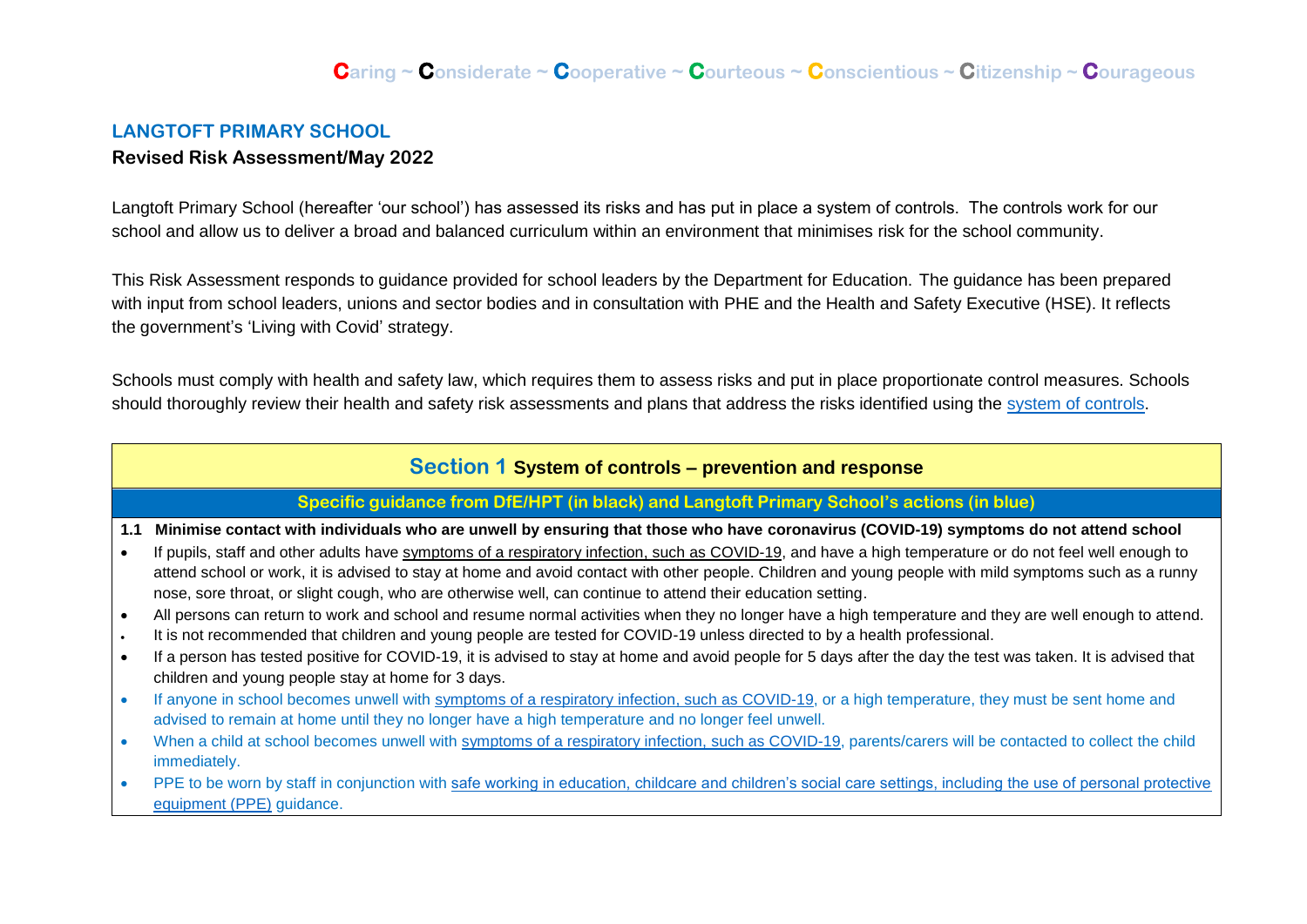• Everyone must wash their hands thoroughly for at least 20 seconds with soap and running water after any contact with someone who is unwell. The area around the person with symptoms must be cleaned after they have left to reduce the risk of passing the infection on to other people. See the [COVID-19:](https://www.gov.uk/government/publications/covid-19-decontamination-in-non-healthcare-settings)  [cleaning of non-healthcare settings guidance](https://www.gov.uk/government/publications/covid-19-decontamination-in-non-healthcare-settings)

### **1.2 Cleaning hands thoroughly more often than usual**

- Our school will ensure that pupils clean their hands regularly with soap and running water or hand sanitiser. Hand sanitiser should have a 60% plus alcohol content. Pupils in the Early Years Foundation Stage (EYFS) and in Key Stage 1 (KS1) should be supervised unless the class teacher is confident that the child can wash their hands effectively.
- Parents should check at home that their child knows how to wash their hands effectively.
- Handwashing routines must be part of our school culture. This must be supported by behaviour expectations and helping younger children and those with complex needs understand the need to follow them. It is part of the Class Charter.
- Class teachers should regularly remind children how to wash their hands.
- Staff and pupils will wash their hands using soap and water:
	- o Regularly throughout the school day including before and after eating lunch, on their return to the classroom after lunchtime play, after using the toilet, before handling shared equipment (e.g. P.E., musical instruments), after disposing of a tissue having blown their nose.

Staff and pupils will use hand sanitiser with at least 60% alcohol content;

- $\circ$  before going out to play and to exercise (e.g. the Daily Mile)
- $\circ$  on their return from mid-morning play and exercise
- o before going home whether that be at home time or during the school day (e.g. for an appointment off site)
- Children and staff whose skin is sensitive may bring to school their one named bottle of handwash.

#### **Additional guidance**

Coronavirus (COVID-19) is an easy virus to kill when it is on skin. This can be done with soap and running water or hand sanitiser.

## **1.3 Ensuring good respiratory hygiene - promote the 'catch it, bin it, kill it' approach**.

- Our school will ensure, as with hand washing, that pupils maintain good respiratory hygiene and that this is how our school operates. It is part of the Class Charter.
- Each class will have boxes of tissues.
- Used tissue placed in white bin with swing lid. Bin emptied and liner replaced at 1530 and waste placed in dustbin.
- Hands to be sanitised or washed after using a tissue to blow nose.

## **1.4 Introduce enhanced cleaning, including cleaning frequently touched surfaces often using standard products, such as detergents**

- Continue with cleaning routines established in previous terms. Cleaning of work surfaces and high touch points at least once daily by classroom staff. Learning spaces to have own supply of cleaning materials. Cloths will be replaced once a week. Caretaker to check levels of cleaning fluids daily.
- Toilet cubicle door handles and surrounding area, flush handle, and taps cleaned from 1530 by cleaning staff.
- Doors in to rooms to be propped open to minimise need for handle to be used where safeguarding and fire control procedures are not compromised.
- 'Deep clean' rota introduced in September 2021 to remain.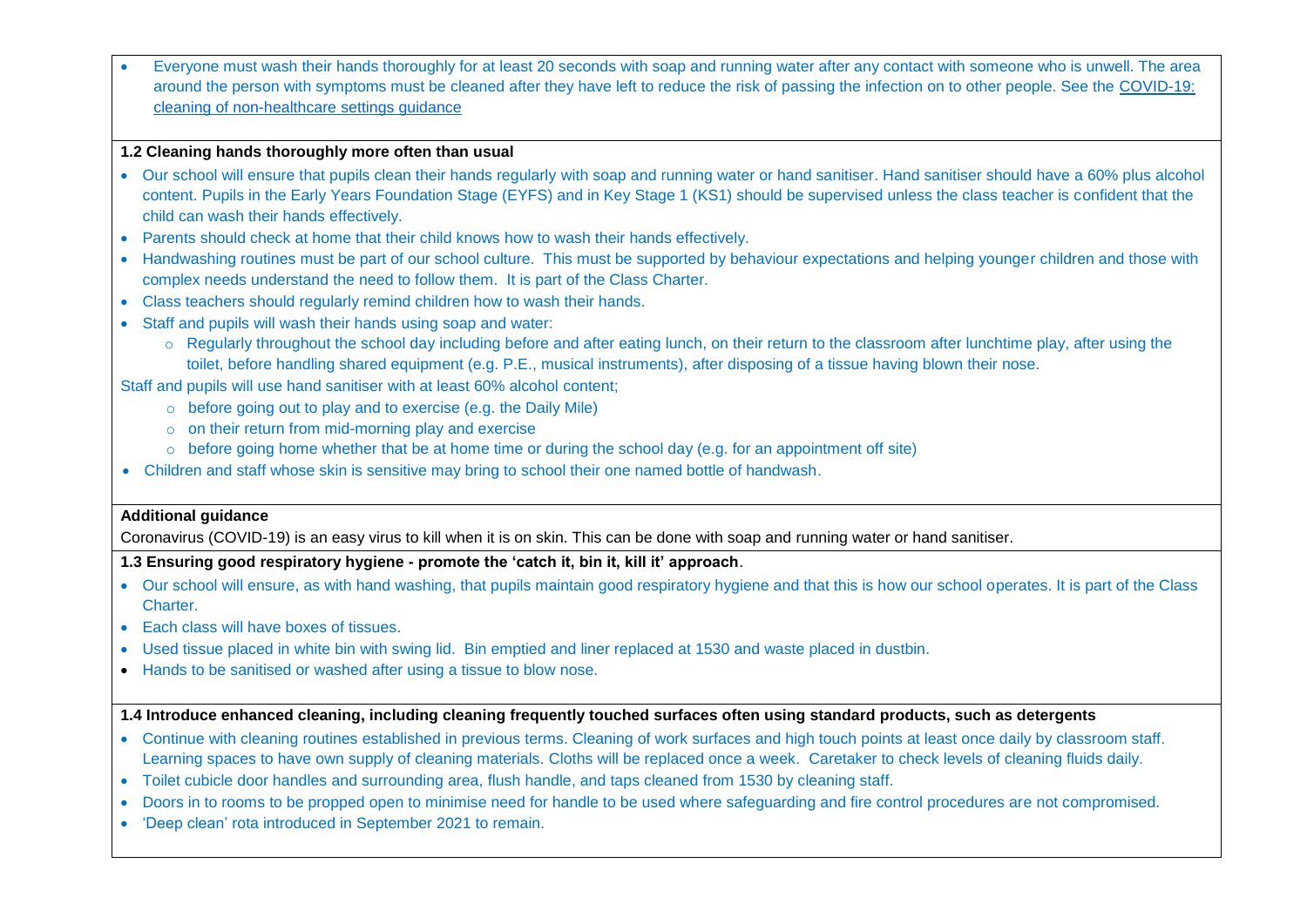## **1.5 Where necessary, wear appropriate personal protection equipment (PPE)**

PPE is only needed:

- where a child already has routine intimate care needs that involves the use of PPE, in which case the same PPE should continue to be used.
- Staff continue to follow school's *Intimate Care Policy*

## **1.6 Keeping occupied spaces well ventilated**

- windows in classrooms, the offices and the staffroom should be open at all times to allow natural ventilation. On cold days, windows ajar still provide adequate ventilation.
- windows in the hall will be open during PE lessons and assemblies
- external fire doors should remain closed but can be opened fully before and after school and during breaks to purge the air in the space. They can be open fully when the room is not in use e.g. P.E. lessons

## **1.7 Contain any outbreak by following local health protection team advice**

• If several children become ill with the same illness, this may indicate an outbreak of disease (only notifiable diseases as listed by LHPT) and must be reported to the local health protection team and agree with the LHPT any measures deemed necessary to control the spread of infection.

# **Section 2 School Operations**

## **2.1 Attendance**

- Usual rules on school attendance apply:
	- o parents' duty to secure that their child attends regularly at school where the child is a registered pupil at our school and they are of compulsory school age;
	- o our school's' responsibility to record attendance and follow up absence
	- $\circ$  the availability to issue sanctions, including fixed penalty notices in line with local authority's codes of conduct

## **2.2 School Workforce**

- All staff should follow the measures set out in the system of controls in Section 1 of this risk assessment to minimise the risks of transmission. This includes continuing to observe good hand and respiratory hygiene and maintaining social distancing.
- Staff who are **clinically extremely vulnerable** are advised to follow the same guidance as everyone else but may wish to think particularly carefully about the additional precautions they can continue to take. Further advice can be found in the guidance on protecting people who are CEV from [COVID-19.](https://www.gov.uk/government/publications/guidance-on-shielding-and-protecting-extremely-vulnerable-persons-from-covid-19/19-july-guidance-on-protecting-people-who-are-clinically-extremely-vulnerable-from-covid-19)
- Staff who are **clinically vulnerable** can continue to attend school. While in school they should follow the sector-specific measures in this document to minimise the risks of transmission.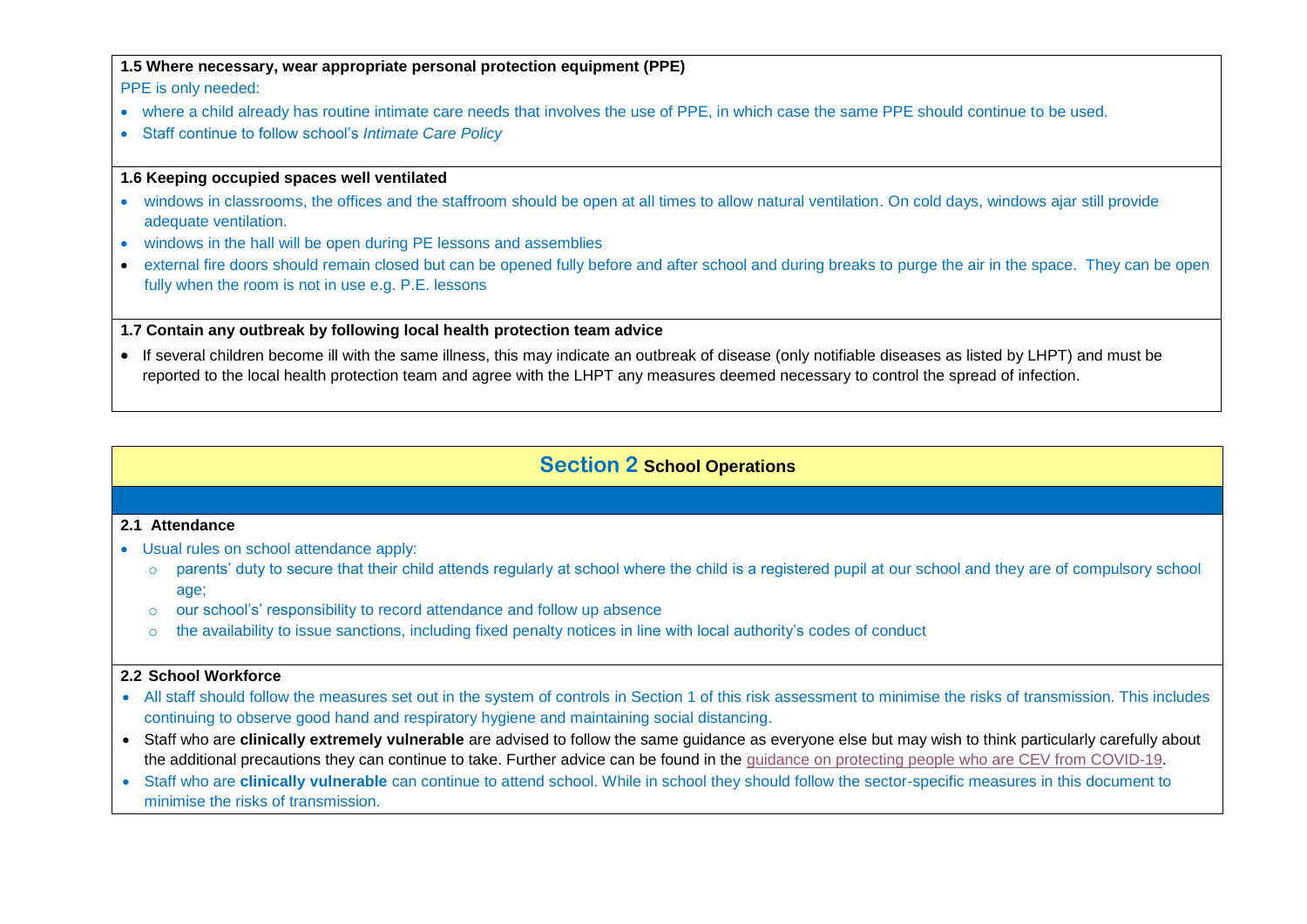**Staff who are pregnant** are in the 'clinically vulnerable' category and are generally advised to follow the above advice, which applies to all staff in our school. In some cases pregnant women may also have other health conditions that mean they are considered CEV, where the advice for clinically extremely vulnerable staff will apply. Our school will consider whether adapting duties and/or facilitating home working may be appropriate to mitigate risks.

### **2.3 Staff deployment**

- Our school will ensure that appropriate support is made available for pupils with SEND. This may mean that support staff are redeployed to meet the needs of pupils with an EHC Plan if a child's needs cannot be met by existing staff in the child's class.
- Where there is capacity, support staff should be used to support catch-up provision or targeted interventions as is common practice in our school
- Recruitment will continue as usual. Our school will continue to adhere to the legal requirements regarding pre-appointment checks.
- Supply staff, including sport coaches and music teachers will comply with the school's systems and process for mitigating risk.

## **2.4 Performance management and appraisal**

- Our school, as a maintained school, must continue to adhere to the School Teachers' Pay and Conditions Document (STPCD), which includes the requirement to ensure that all pay progression for teachers is linked to performance management.
- Our school must ensure that teachers are not penalised during the appraisal process or in respect of any subsequent pay progression decisions as a result of the decision to restrict pupil attendance at schools, such as where this has had an impact on the ability of the teacher to meet fully their objectives.

### **2.5 Safeguarding**

• Our school will review our safeguarding policy and practice in line with guidance from the Lincolnshire Safeguarding Children Partnership and the Safeguarding in Schools team.

#### **2.6 Catering**

- Our school will continue to provide a school dinner for all children entitled to a free school dinner. These will be provided by *The Farm Kitchen*.
- All children in all year groups will be able to order a school dinner from our usual provider, *The Farm Kitchen.*
- Dining tables will be cleaned between sittings in line with the school's existing cleaning processes.

#### **2.7 Estates**

- Our premises continued to be cleaned, maintained and serviced.
- Ventilation will be maintained by opening doors and windows whilst the school is in session.

## **2.8 Educational visits**

- Overnight residential educational visits continued from September 2021.
- Non-residential day visits will continue from September 2021 and full and thorough risk assessments completed in relation to all education visits and ensure that any public health advice, such as hygiene and ventilation requirements, is included as part of that risk assessment.

## **2.9 School uniform**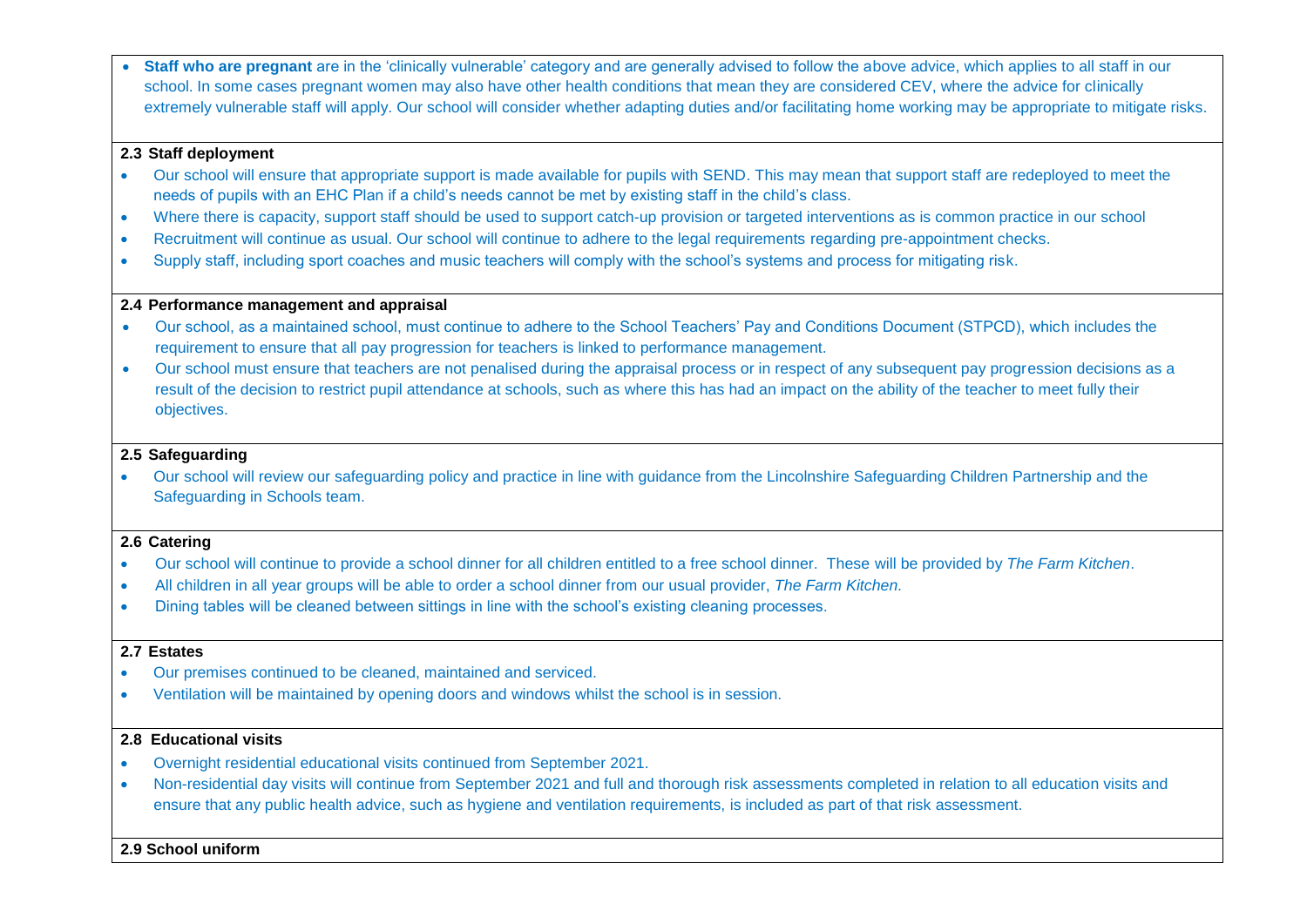- School uniform should be worn by all pupils. This includes P.E. kit. There is no need for uniforms to be cleaned any more often than usual although 'clean on' uniform each day continues to be encouraged.
- Pupils should continue to bring a coat, hats and gloves, especially on colder days. These should fit in their coat pockets.
- Pupils should come to school already dressed in their PE kit and wearing trainers on the days that they have P.E. Common sense encourages a PE hoodie, a school jumper or cardigan to be worn over the top, with a coat as necessary. Jogging bottoms may be worn for warmth. Loose-fitting navy blue P.E. shorts (rather than tight-fitting cycling shorts) should be worn underneath.
- On non-P.E. days, pupils should attend school in school shoes, bringing a spare pair of trainers in a small bag.

## **2.10 Extra-curricular provision**

- Wrap-around care will be provided by PlayZone Kids Club Limited. Our school supports their opening to provide a service to working parents and will continue to support the Club by sharing its risk assessment i.e. this document.
- Parents using the services of PlayZone must adhere to their system and processes for mitigating risk.

|                                                                                                                                                                                   | <b>Department for Education (DfE) Guidance February 2021</b>                                                                                                                                                                                                                                                                                                                                                                                                                                                                                                                                                              |
|-----------------------------------------------------------------------------------------------------------------------------------------------------------------------------------|---------------------------------------------------------------------------------------------------------------------------------------------------------------------------------------------------------------------------------------------------------------------------------------------------------------------------------------------------------------------------------------------------------------------------------------------------------------------------------------------------------------------------------------------------------------------------------------------------------------------------|
| <b>Section 3</b><br><b>Curriculum, behaviour and</b><br>pastoral support                                                                                                          | You should ensure that all pupils – particularly disadvantaged, SEND and vulnerable pupils – are given the<br>support needed to make good progress. The key principles that underpin our advice on curriculum planning<br>are as follows:<br>• Education is not optional. All pupils receive a high-quality education that promotes their development and<br>equips them with the knowledge and cultural capital they need to succeed in life.<br>• The curriculum remains broad and ambitious. All pupils continue to be taught a wide range of subjects,<br>maintaining their choices for further study and employment. |
|                                                                                                                                                                                   |                                                                                                                                                                                                                                                                                                                                                                                                                                                                                                                                                                                                                           |
| 3.1 Pupils in Foundation Stage<br>Mrs Buthoway will priorities prograps in the prime areas of communication and language personal, social and emotional development, and physical |                                                                                                                                                                                                                                                                                                                                                                                                                                                                                                                                                                                                                           |

- Mrs Bytheway will prioritise progress in the prime areas of communication and language, personal, social and emotional development, and physical development, if she thinks this would support the children to catch up following time out due to coronavirus (COVID-19).
- Mrs Bytheway will assess and address gaps in language, early reading and mathematics, particularly ensuring children's acquisition of phonic knowledge and extending their vocabulary. She will consider how all groups of children will be given equal opportunities for outdoor learning.

## **3.2 Pupils in Key Stages 1 and 2**

• Our school continues to prioritise identifying gaps and re-establishing good progress in the essentials (phonics and reading, increasing vocabulary, writing and mathematics), identifying opportunities across the curriculum so children read widely, and develop their knowledge and vocabulary.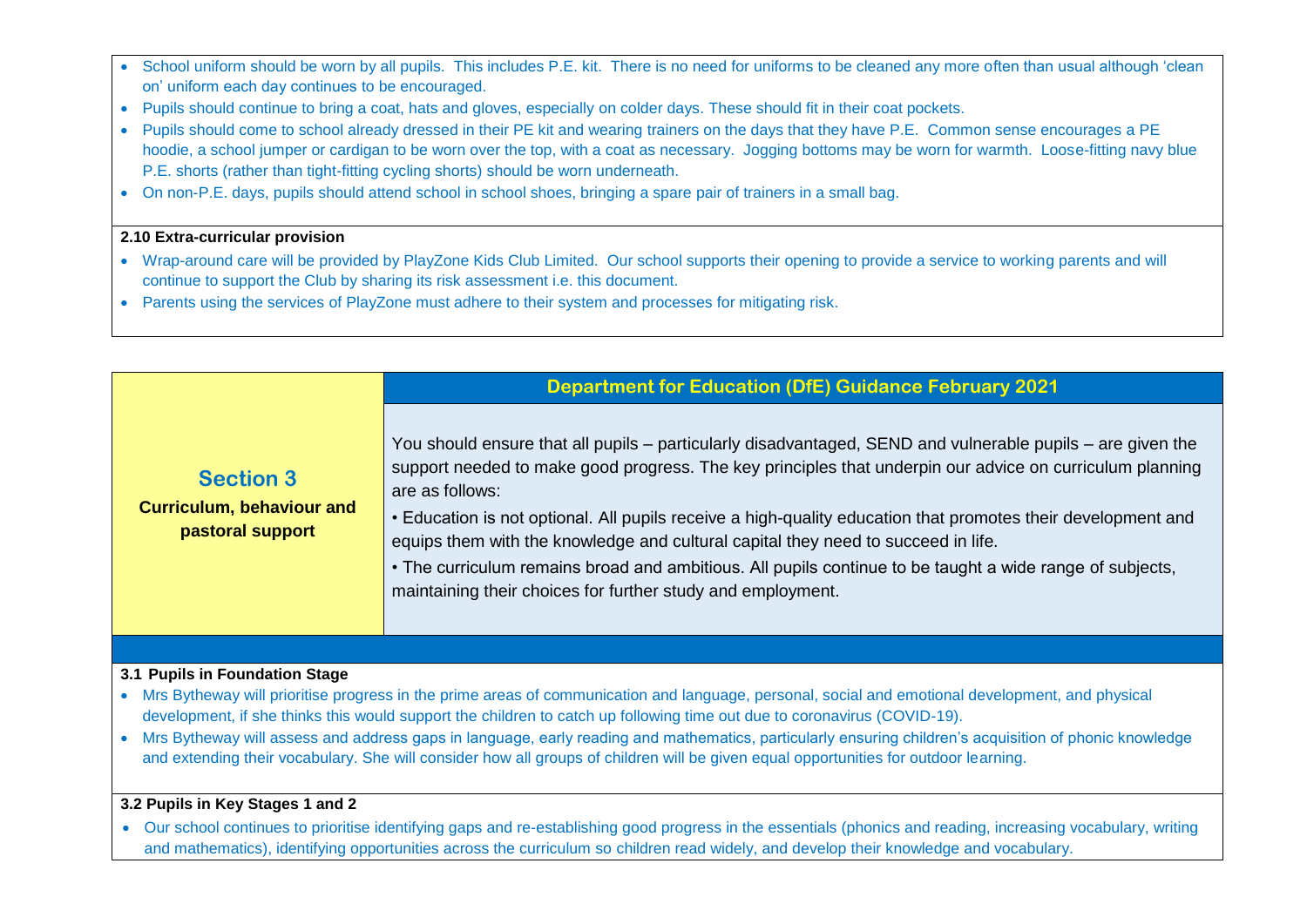The curriculum will remain broad, so that the majority of pupils are taught a full range of subjects over the year, including sciences, humanities, music and the arts, physical education and sport, religious education and relationships and health education.

#### **3.3 Music, dance and drama**

In order to provide a broad and balanced curriculum and to provide self-expression for pupils our school will:

- Play a variety of instruments and teach singing. If the hall or a classroom is being used, usual ventilation systems must be in operation. The following controls must also be in place;
	- o If wind instruments and equipment have to be shared, disinfect regularly (including microphones) and always between users, following government guidance on cleaning and handling equipment available at [hygiene: handwashing, sanitation facilities and toilets.](https://www.gov.uk/guidance/working-safely-during-coronavirus-covid-19/factories-plants-and-warehouses#factories-5-5)

#### **3.4 Physical activity in schools**

- If teaching PE indoors, ensure good ventilation and washing of hands before using equipment.
- External Sports Coaches employed by the school will be expected back to work if they are not showing any symptoms and feel well.
- All families that live in the village of Langtoft will be encouraged to walk to and from school each day.

#### **3.5 Catch-up support**

• Our school published its Catch-up Support Strategy in Term 3. The school will publish a new Catch-up Support Strategy in Term 3 2022 focusing on reading, writing and number and calculation in mathematics.

## **3.6 Pupil wellbeing and support**

- Our school recognises that children may be experiencing a variety of emotions in response to the pandemic, such as anxiety, stress or low mood. This may particularly be the case for vulnerable children**. It is important to contextualise these feelings as normal responses to an abnormal situation.** Some may need support to re-adjust to school; others may have enjoyed being at home and be reluctant to return; a few may be showing signs of more severe anxiety or depression. Others will not be experiencing any challenges and will be keen and ready to return to school.
- Our school will continue to work with outside agencies such as school nurses to ensure delivery of the healthy child programme (which includes immunisation), Early Help Advisers, and Lincolnshire Healthy Minds.
- •

#### **3.7 Behaviour expectations**

- Our school will remind pupils on their first day back at school at the start of a new term of the expectations of behaviour and the consequences for poor behaviour by reviewing each class' Class Charter.
- In particular, emphasis will be placed on promoting good personal hygiene. The agreeing of examples of 'What is expected of us' card will support this.
- Our school acknowledges that some pupils will return to school having been exposed to a range of adversity and trauma including bereavement, anxiety and in some cases increased welfare and safeguarding risks. This may lead to an increase in social, emotional and mental health concerns and some children, particularly vulnerable groups such as children with a social worker and young carers, will need additional support.